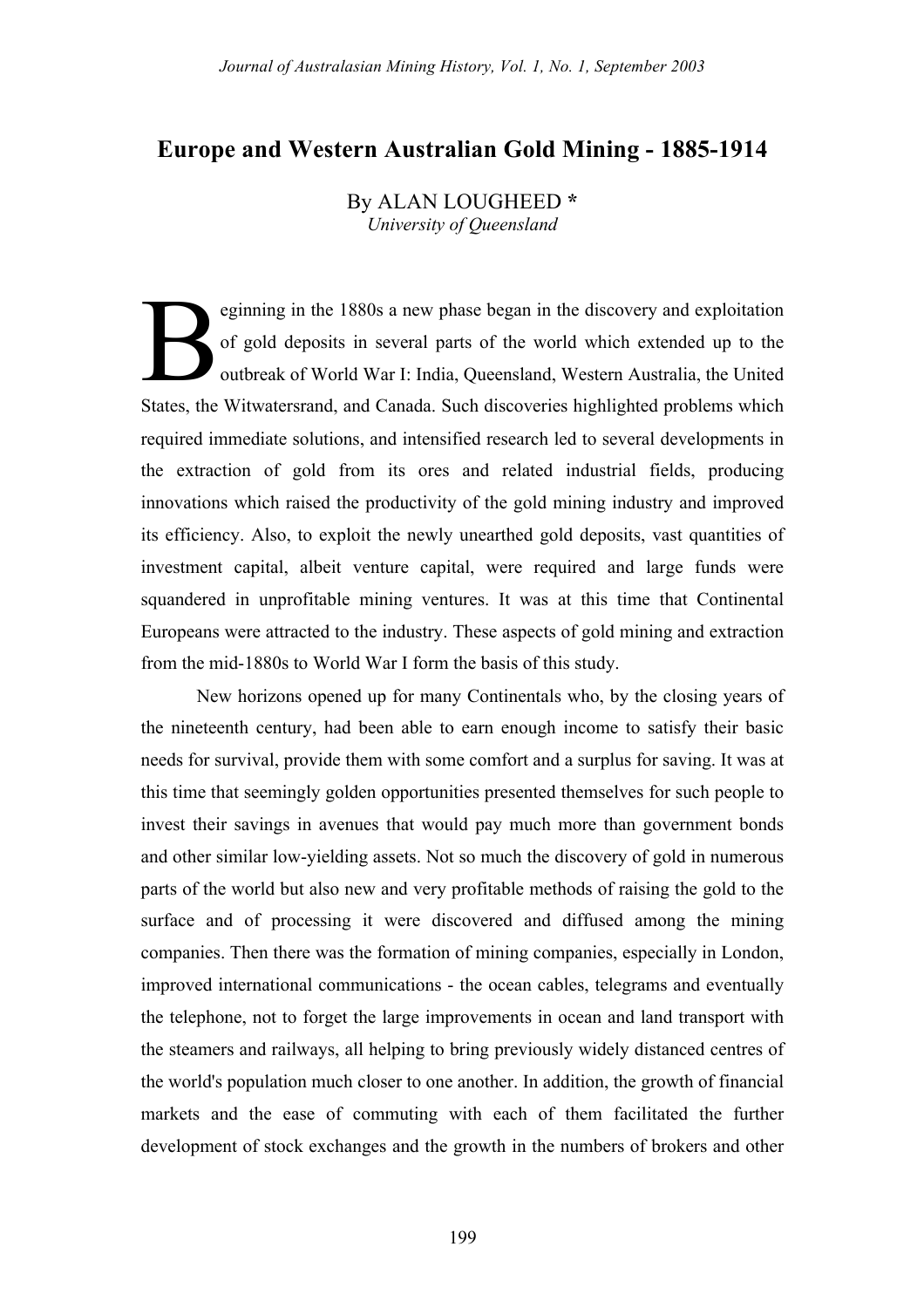members of such markets. Moreover, the activities of company agents moving around the various population centres of each country, but especially Britain (including Ireland), France, Germany, Belgium and Holland, accelerated the growth of shareholdings and widespread interest in such mining developments. Other factors will be referred to below.

The attraction of Western Australian gold mining properties was initiated by the important discoveries there in the early 1890s. From 1894, the amounts of money raised in London to float gold mining companies to operate in this British colony rose rapidly from month to month and over 700 companies were formed to acquire and/or to mine properties there. As noted below, much speculative activity occurred in the stock exchanges in London, Australia, and elsewhere. This paper concentrates largely on a small group of companies operating on the 'Golden Mile' near Kalgoorlie, that were the most successful British companies operating in Western Australia before 1914 and which were among the largest dividend-paying companies in the world at the time.<sup>1</sup> The group comprised, in order of dividends paid to 1914, the Great Boulder Proprietary (£4.5 million), Ivanhoe (£3.3 million), Golden Horseshoe Estates (£3.1 million), Hannan's (later Oroya) Brownhill (£2.2 million), Lake View Consols (£1.6 million), Kalgurli (£1.5 million), Great Boulder Perseverance (£l.5 million), Associated Northern Blocks (£700,000), Associated (£700,000), and South Kalgurli  $(£100,000)<sup>2</sup>$  With the Great Boulder Proprietary these were the companies to attract substantial Continental interest. Some of the less successful Kalgoorlie companies, such as Chaffers and Great Boulder Main Reef, and a few others operating on other West Australian goldfields are also referred to. There are also several 'exploration' companies with continental affiliations, such as the Anglo-Continental and the Anglo-German companies.<sup>3</sup>

# **Financing of gold mining**

Perhaps the greatest financing of gold mining on an international scale, following the major discoveries of the 1880s, occurred on behalf of the companies established in South Africa and Western Australia. The financing of mining activity in the latter being on a smaller scale than that on the Witwatersrand in the Transvaal around the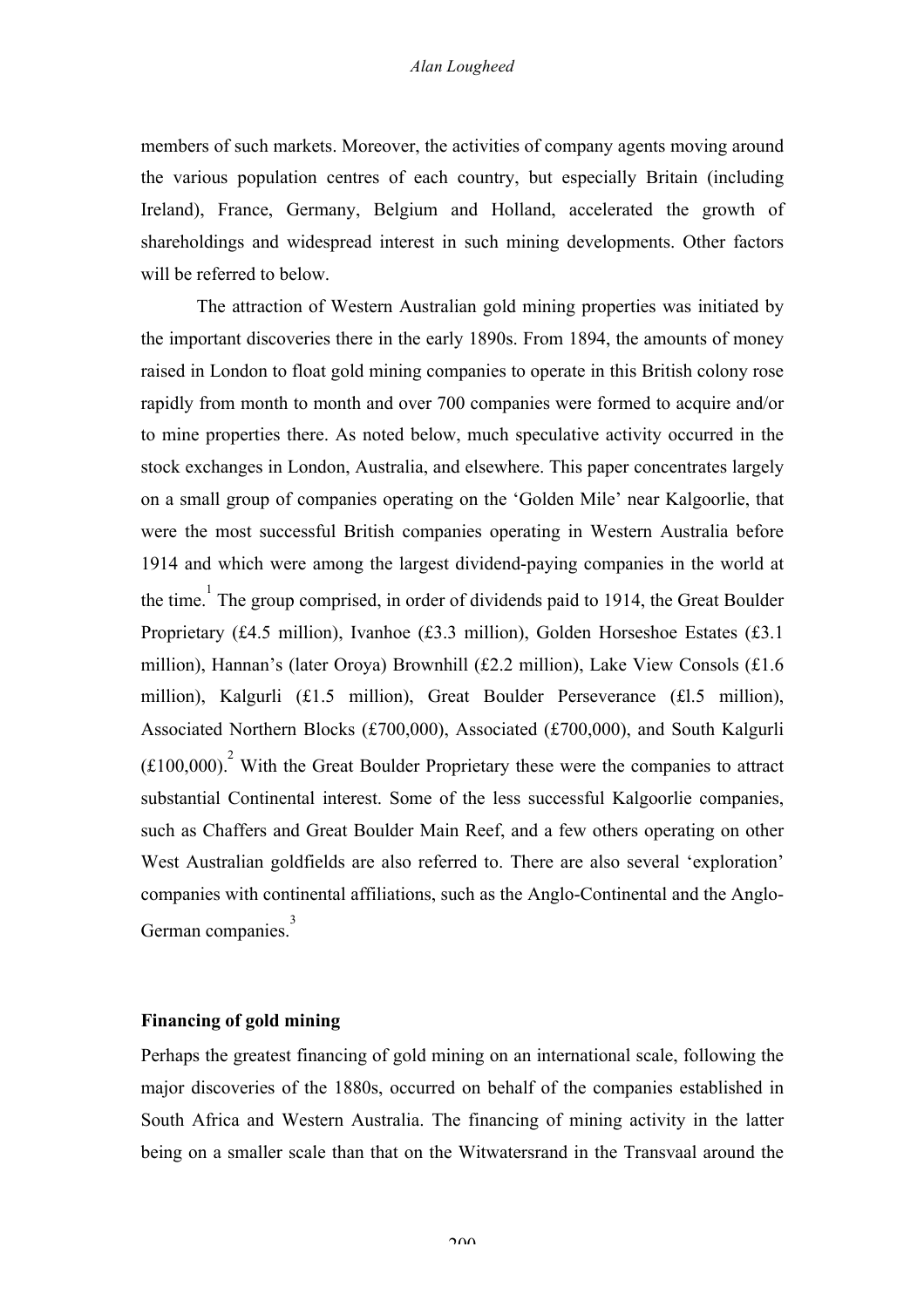same time.<sup>4</sup> It was also approached in a different way. While the financing of Western Australian shares also involved vendor and promoter shares these were invariably sold, generally on the London market, within a year or two of the promotion and registration of each company. There was no overall control of the mines although a company such as Bewick-Moreing managed the operations of several mines for the shareholders of such companies.

## **A Note on estimation**

The annual shareholder returns held at Kew are not all-inclusive. In most cases, only every fifth return has survived and thus an annual review is impossible. Moreover, each return relates to the situation which existed on only one day of each year. There are some exceptions for the 1890s in which a record was made of share transfers from one return to the next, the record being made in the second return. Despite the shortcomings of the data, however, it was found that some important observations could still be made.

There are problems concerning the country of residence of some of the shareholders even though a large majority of shareholdings can be ascribed properly between Britain, the Continental countries and Australia. Others, however, are more uncertain. First, many Continental shareholders allowed their shares to be held in London by the London branches of their banks,  $\int_{0}^{5}$  their nominees,  $\int_{0}^{6}$  or by the London brokers who arranged their exchange dealings.<sup>7</sup> Second, there is the problem of bearer shares ('share warrants to bearer'). The Articles of Agreement of most Western Australian mining companies allowed for the conversion of share certificates into 'bearer share warrants' or 'share warrants to bearer'. Of the 34 companies examined, only eight recorded such warrants in this period, although in each share register the total number of shares covered by warrants was given. Of these eight companies, only two, the Golden Horseshoe and the Ivanhoe, recorded large numbers of bearer warrants. The percentage of total issued capital of the Horseshoe's warrants increased from 46.5 in 1904 to 53.4 in 1915, while that of the Ivanhoe rose from six per cent in 1903 to twelve per cent in 1913.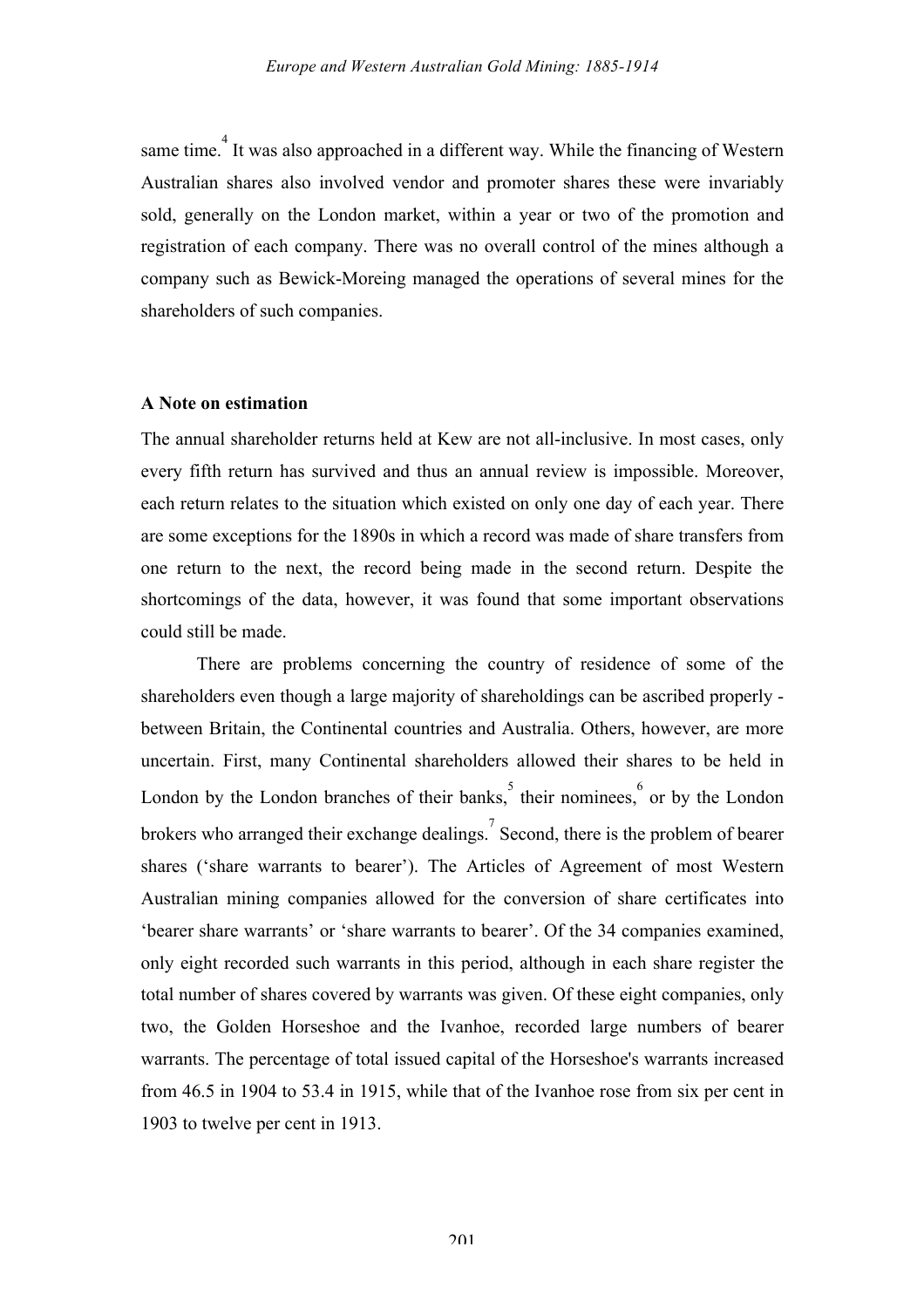Such bearer warrants formed part of French financing especially at the *coulisse.*<sup>8</sup> These two Kalgoorlie companies were favoured by French investors, who were encouraged to change their holdings of share certificates into bearer share warrants. For the purposes of this paper, all share warrants are classified as Continental. To some extent, the estimates obtained are below the actual numbers, because they omit the shares held in London in the hands of brokers and those held by unidentified merchants in their London offices for convenience.<sup>10</sup> Thus, the estimates used herein include the information gleaned from shareholders returns adjusted upward for the holdings in London branches and the bearer shares.

### **Continental Investment in gold mining companies - the timing**

Continental interest in non-European gold mining companies in the outside world was small until 1894 when a wide class of investors began to buy large parcels of South African mining shares.<sup>11</sup> Paris became attractive for some South African companies but there were also many German investors at this time.

During the last few months of 1895, a feature of Continental investments (and British) was the large increase in small purchases as individual investors bought up to twenty shares at a time and retained them, in many individual cases for up to at least two decades. While several British mining companies floated shares on Continental stock exchanges,  $12$  the major mechanism for transferring shares in Australian companies across the Channel was through orders to London brokers, some of whom concentrated their activities solely on the Continental business. 13

Nevertheless, few of the Westralian companies formed in Britain in 1894 and 1895 attracted Continental speculators because of the appeal of the South African companies. 14 There were exceptions, of course, such as the 'Anglo' companies, for example, the Anglo-Continental Exploration Company (registered 18 January 1895) and the Anglo-German Exploration Company  $(1 \text{ May } 1895)$ .<sup>15</sup> Both these companies allotted over 50 per cent of their shares to Continental investors. It is interesting to note the connections between some of the companies in the mid-1890s. For example, two early companies (or syndicates of investors that eventually were registered as companies) formed for the process of exploring the Western Australian goldfields in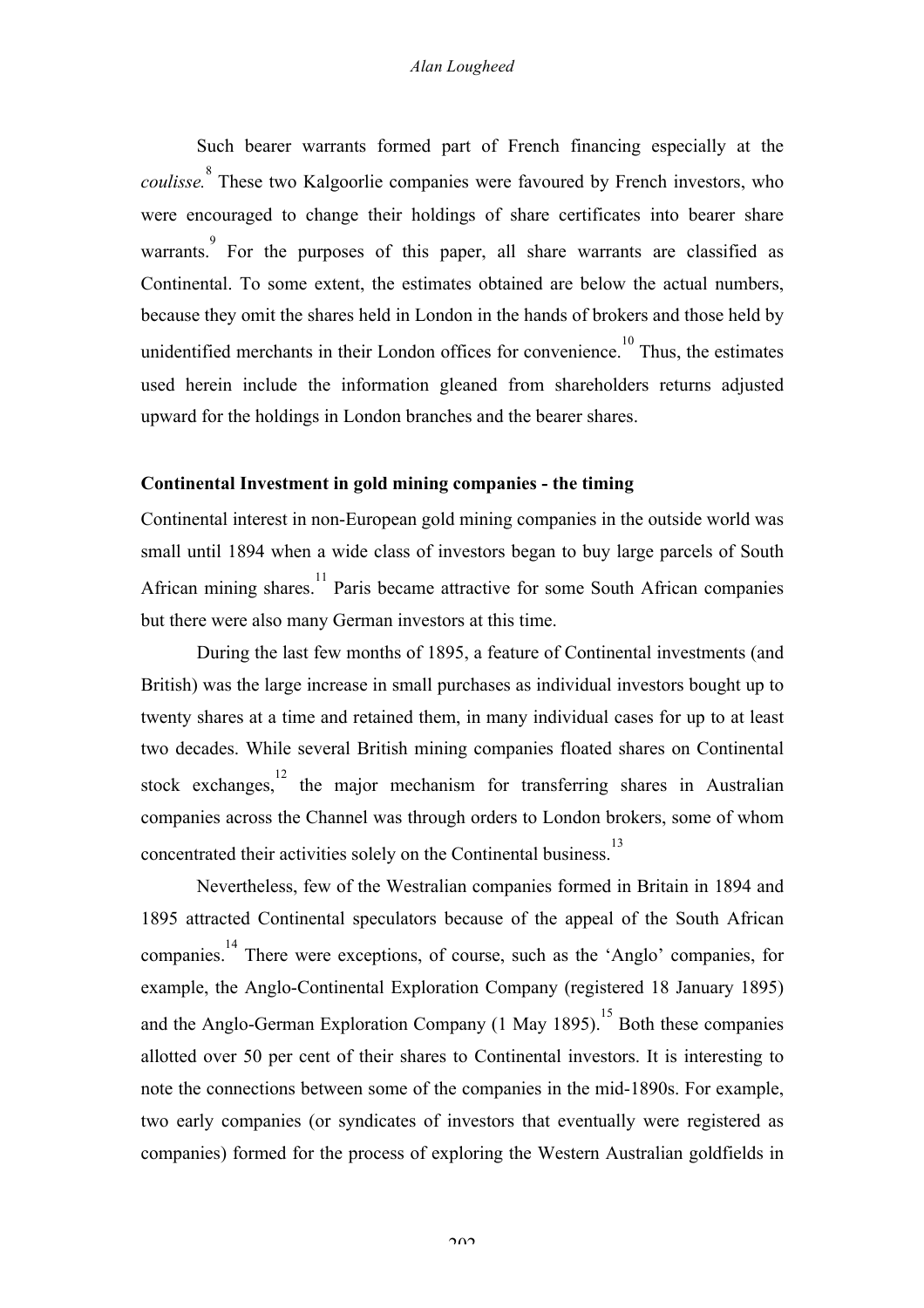search of properties for sale to investors in the United Kingdom and Europe were the London and Western Australian Exploration Company and the Anglo-Continental Gold Syndicate, The first, the brainchild of C.A. Moreing, F.A. Thompson, and A.H.P. Stoneham, was registered in September 1894 after having operated as a syndicate for some time. Over the next twelve months the initial shareholders sold off many of their shares and, by 21 November 1895, Continental investors held 32 per cent of the company's 67,500 shares, Germany accounting for 21 per cent and France for 10 per cent. It was this company that floated the Hannan's Brownhill on 15 October 1894, receiving some 55,000 shares for its efforts. These shares were quickly passed on to its shareholders who disposed of many of them. Four months later, some of them had crossed the Channel to France, Germany and other Continental countries. By the end of December 1900, 23 per cent of the Brownhill's 148,000 shares were held in Germany, mainly in Hamburg, and 32 per cent on the whole Continent.<sup>16</sup> The connections of this mining company with the Continentals will soon become apparent. The second, a closely associated organisation, was registered in January 1895, mainly with British and German founders. On 3 June 1895, Germany accounted for 55 per cent of the total 31,197 shares issued. Four years later, the Continent still held 52 per cent of the capital (£238,288), including some 17,700 bearer shares. In November 1895, the Company paid a 100 per cent dividend to its shareholders, no doubt a boost to the interests of German investors. This company was the vendor of the London and Hamburg Gold Recovery Company which developed the Diehl process of recovering gold from its difficult refractory ores. The latter company was registered in London on 15 March 1897 with capital of £95,000, with £93,493 in the hands of the Anglo-Continental. No doubt another sizeable dividend, even if in the form of shares was paid! By the end of 1902, Europe had acquired 88 per cent of the 129,128 ordinary shares on the books, almost all of which were to be found in Hamburg. Germany held well over half of the capital of the company until it was wound up in November 1921. Meanwhile, the Diehl process, to be discussed below, the efforts of Ludwig Diehl, the Company's chemist, was introduced into the Brownhill's works and was successfully used for several years. Partly, it was the efforts of such companies and their personnel, their operations, and their results which led many German investors to turn their attention towards the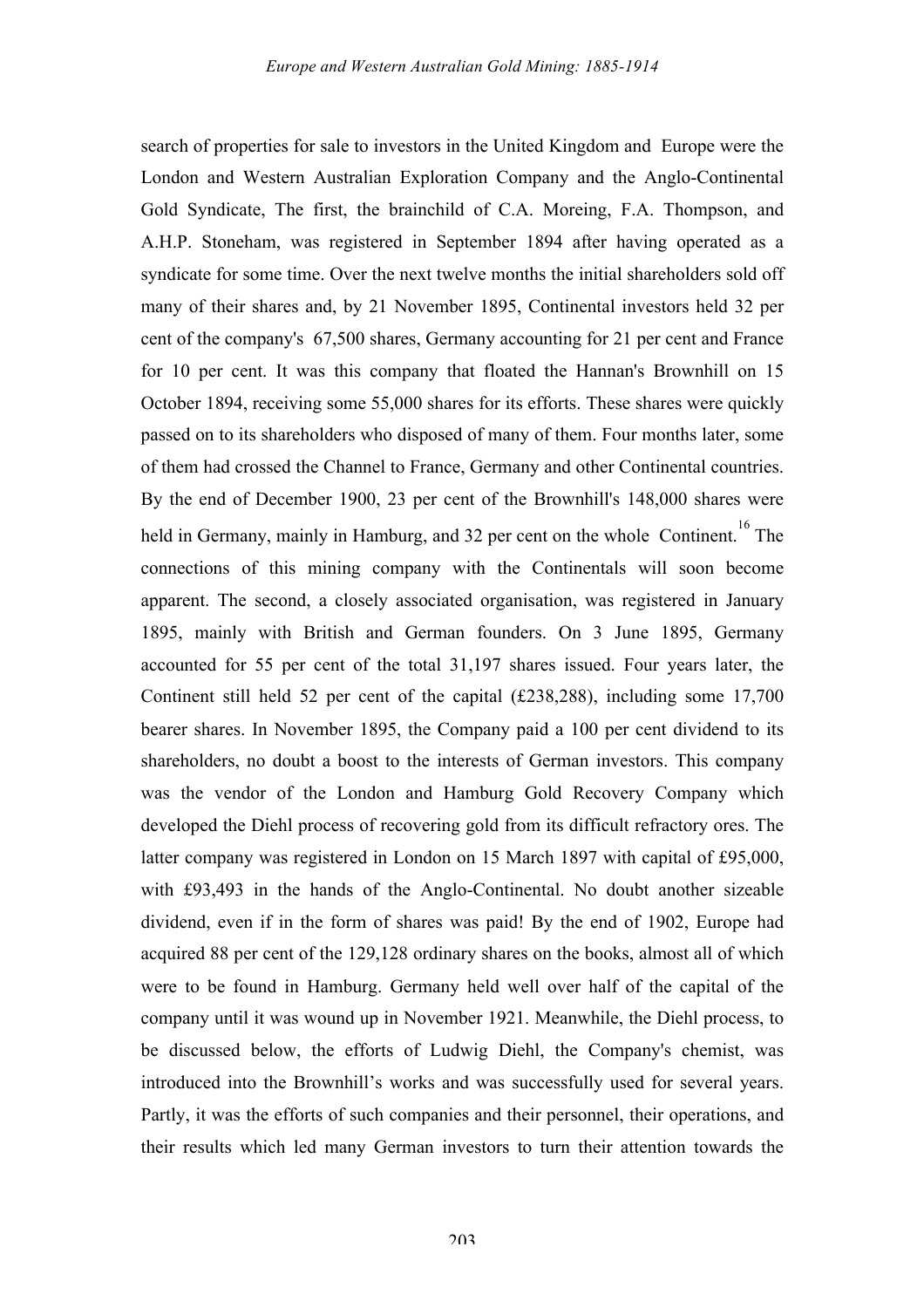Western Australian goldfields in 1894 and later years.

Several other reasons can be advanced for the development of continental interest in the early Westralian company ventures, including the highly exaggerated but favourable information emanating from the colony, the visits to the goldfields by the German experts, Drs Schmeisser and Vogelsang in 1895 to report on the Brownhill and a few other Kalgoorlie mines for German investors, as well as the Anglo-Continentals, Messrs Wichmann and Schmeisser early in 1896, and that of the French Professor Chemin in 1896 on behalf of the Venture group and the French government, 17 and the promotion of companies on the Continent by local and London brokers and their agents no doubt stimulated interest in the emerging colonial goldfields. From 1895 to the early 1900s the traffic in Westralian shares between London and the Continent increased rapidly, especially in three separate periods. The first occurred between October 1895 and the end of June 1896, a 'boom' period for Westralian shares on the London Stock Exchange, largely created by promoters of new Westralian companies. The boom in Rand shares peaked in September 1895 and speculative interest in London shifted from the Rand to Western Australia.<sup>18</sup> The *Investors' Monthly Manual* for October 1895 noted that the German investors were buying Great Boulder Proprietary shares while by January 1896 thirteen per cent of the shares of the Great Boulder Main Reef Company were held on the Continent, most of them in Germany.

The second period of intense Continental interest occurred during October and November 1897. *The Economist* of 16 October of that year noted:

...it is rumoured that Continental operators are buying ... (Westralian shares) ... and that gradually enterprising British investors .... are transferring their capital from South Africa into Westralian companies.

Continental speculation in Western Australian companies was stimulated again in 1899 and it appears that in this year the greatest European acquisition of Westralian shares occurred. Such purchases were reported in mid-April, June, July, September and December.<sup>19</sup> What is particularly interesting is that, in each of these three periods, the prices of Western Australian shares (especially those of the companies noted above) were recording boom values. Continental investors could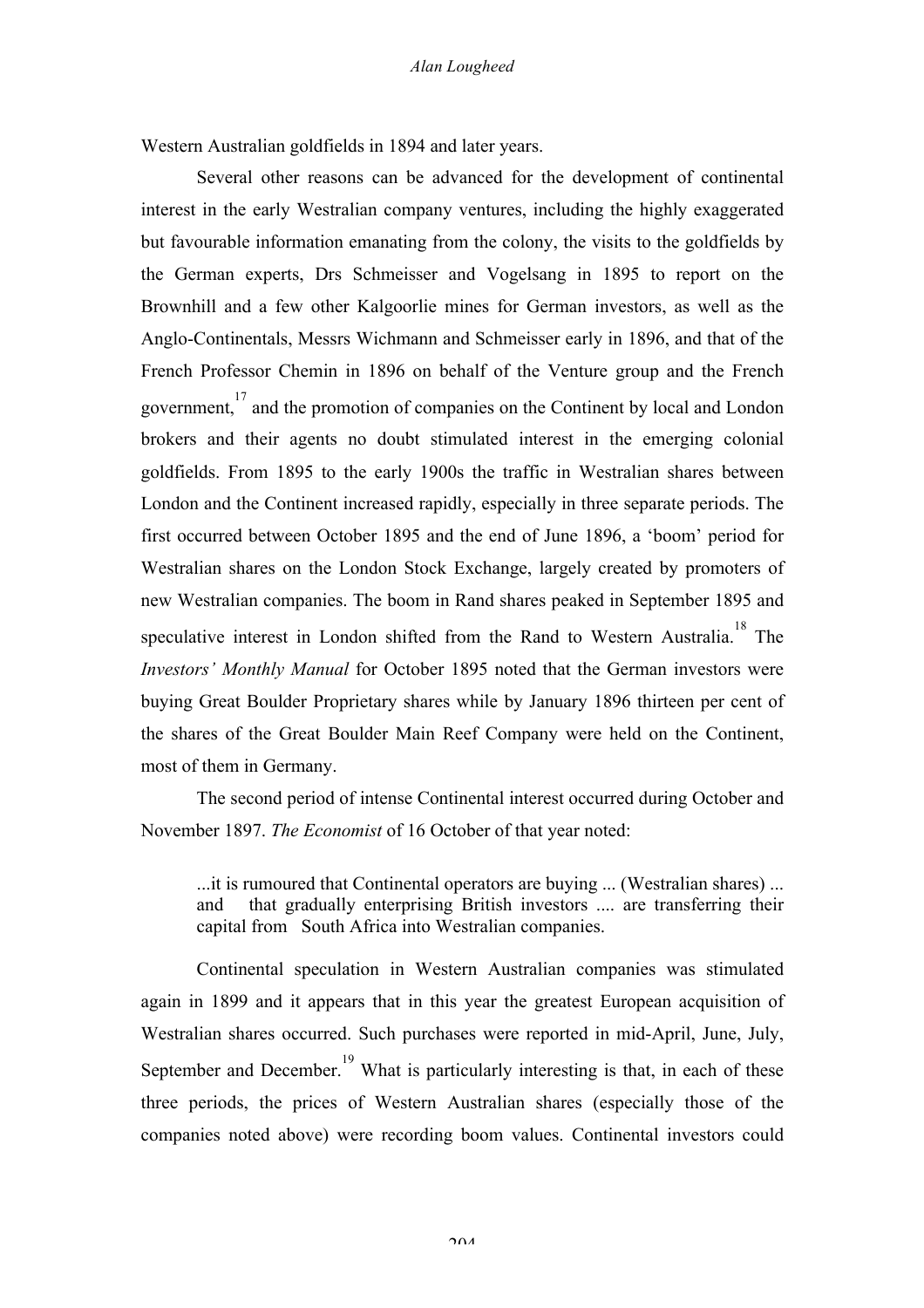have paid as much as five to ten times (or even more in a few instances) the face value of the shares they purchased. $^{20}$ 

Then there was the case of the French investors of the Golden Horseshoe holding one-third of all the shares in this company, who received a bonus in June 1899, when the company was reconstructed as the Golden Horseshoe Estates. Each shareholder in the old company was given three five-pound shares in the new company for each one-pound share held previously.

Given the fact that many Continental shareholders paid boom prices for the shares they acquired in the late 1890s, the money transferred across the Channel to London was much higher than the face values of the shares received, indeed higher in some cases than the total issued capital of the companies. During these years, the performances of the major mining companies provided further important stimuli. Their total dividends rose from £165,000 in 1896 to £450,500 in 1897, £487,000 in 1898, and £1,833,550 in 1899. In 1899, three companies paid over 100 per cent of issued capital, while three others paid over 50 per cent. The worsening political situation in the Transvaal and the eventual outbreak of the war there in October 1899 also favoured a transfer from South African companies to Westralians. On the other hand, late in 1899 and in 1900, the difficulties some Kalgoorlie companies were experiencing with the refining of the sulphide ores encountered at depth $^{21}$  and some evidence of mismanagement at a few mines ensured that another boom in share prices was highly unlikely in the immediate future.

Despite (or because of) the large increases in Continental holdings up to 1900, changes occurred in the holdings over the next decade or so. Some reductions were extensive, such as the Brownhill (from 31.7 per cent of the total share capital at the end of 1900 to 19.3 per cent in June 1909), the Ivanhoe (from 32 per cent in May 1903 to 20.7 per cent in May 1913), and the Horseshoe (from 34.7 per cent in June 1899 to 10.1 per cent in June 1915). <sup>22</sup> But there were some increases: in Kalgurli from 18 per cent in January 1901 to 26 per cent in December 1910), Associated Gold (from 8.3 per cent in December 1899 to 22 per cent in August 1915), and Northern Blocks (from six per cent in January 1901 to 13.5 per cent in February 1910).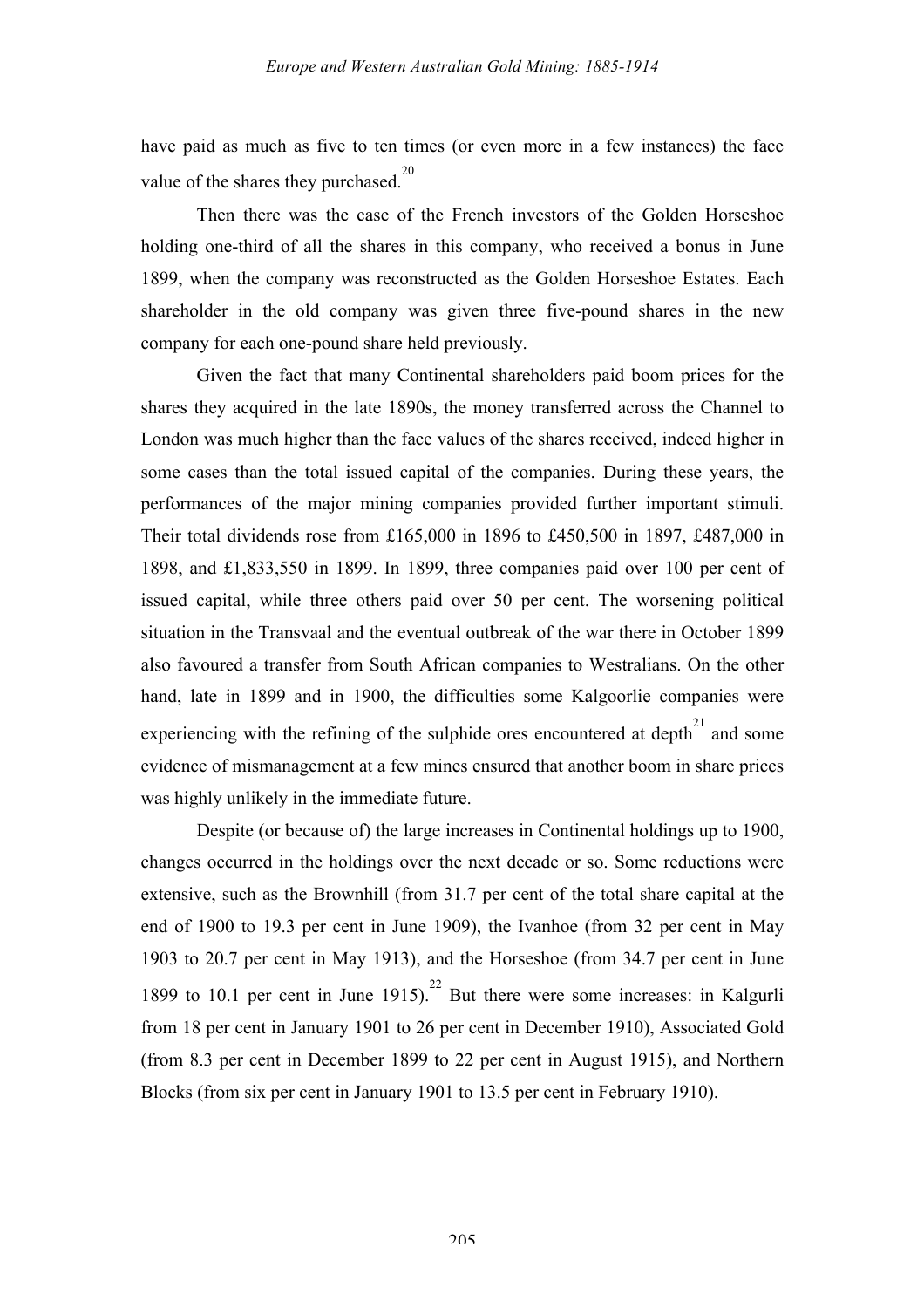### **Estimates of the importance of Continental shareholders**

The author's estimates suggest that the Continental holdings of the total share issues of the major British Western Australian companies operating at Kalgoorlie in the early 1900s were as in Table 1 below.

By 1900, Continental shareholdings were firmly entrenched in almost all these companies. In addition, the British share had stabilised by the turn of the century and, generally ranged between 60 to 80 per cent of the total issued capital. Most of the results for Britain appear to be maxima rather than minima as the holdings of London brokers and merchants on behalf of Australian and Continental clients and relatives have been included in the British total. It is also clear that these companies, being the major gold producers in Western Australia, would have attracted more Continental interest than most other Westralian companies other than the 'Anglos'. Of the Anglos, only the Anglo-Continental was large, with issued capital in excess of £250,000.<sup>23</sup> It generally recorded a minority British shareholding ranging from 41 to 49 per cent. Then, as noted above, there was the important London and Hamburg Gold Recovery Company, which recorded Continental shareholdings ranging from 69 to 80 per cent from the late 1890s to 1915. Note also that, after the turn of the century Continental shareholders remained committed on the whole to the companies they had invested in because of the large fall in the prices of the companies below their record prices of the late 1890s. Those who sold out would have done so at a considerable capital loss.

Other less successful Kalgoorlie companies appear to have been more 'British' than their major counterparts, except perhaps the Central and West Boulder, Chaffers, Great Boulder Main Reef, North Kalgurli, and Paringa Mines. German investors, many from Hamburg, predominated in these ventures, except for Chaffers, which contained an abundance of French investors. Outside Kalgoorlie, most companies were mainly British and/or Australian owned, but some, for example, the Great Fingall Reefs, Consolidated Murchison, and Great Fingall Consolidated had many German shareholders.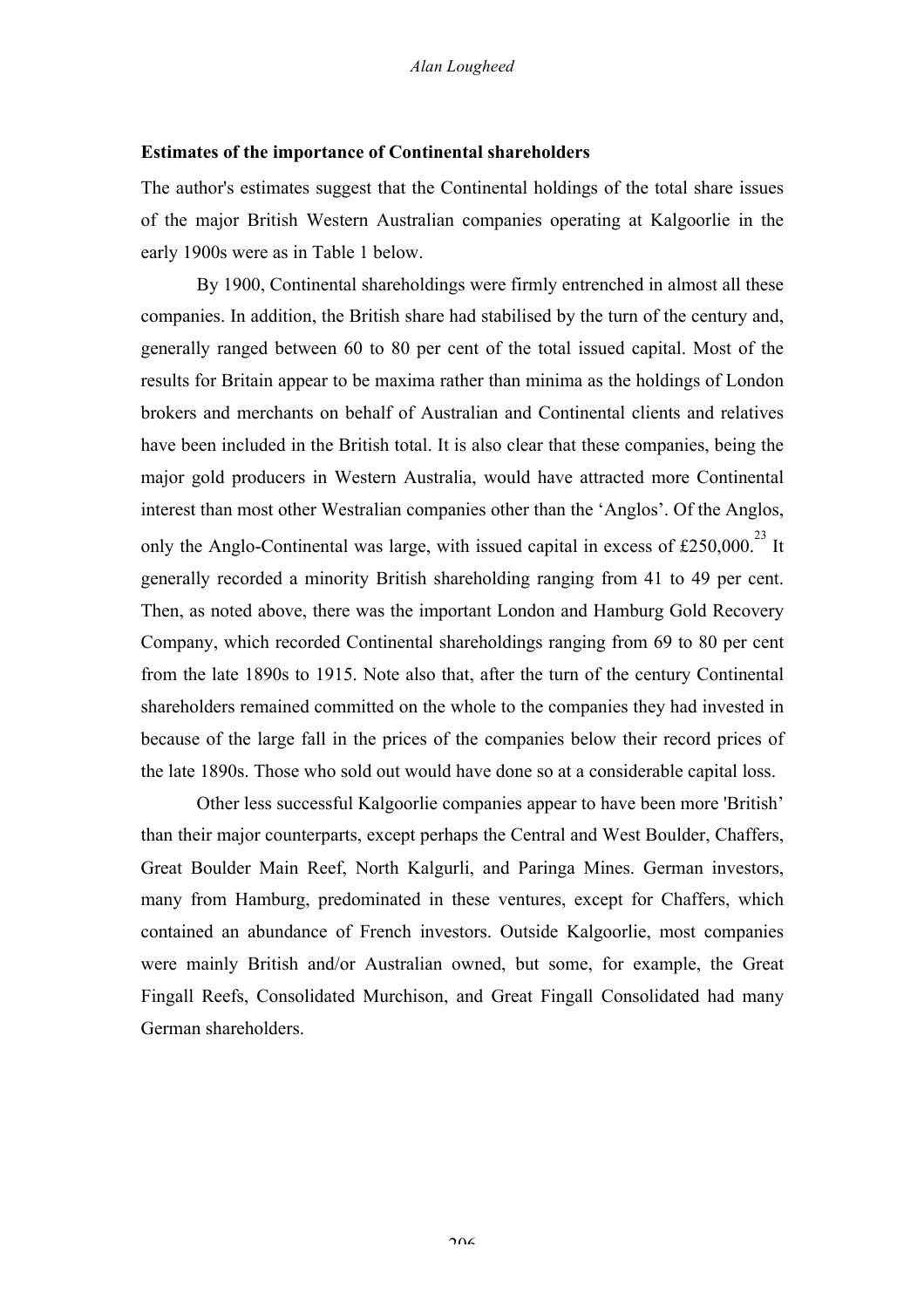*Europe and Western Australian Gold Mining: 1885-1914*

| Company                  | Date     |         | <b>Continental Share Holdings</b> |           |  |
|--------------------------|----------|---------|-----------------------------------|-----------|--|
|                          |          | Total   | % of Total                        | Capital   |  |
| Associated               | 01.05.95 | 292     | 0.1                               | 292,274   |  |
|                          | 24.12.99 | 4,930   | 10.0                              | 492,971   |  |
|                          | 26.07.05 | 131,766 | 26.6                              | 495,364   |  |
|                          | 11.08.15 | 114,429 | 23.1                              | 495,364   |  |
| Assoc. North Blocks      | 04.01.00 | 19,000  | 7.6                               | 250,000   |  |
|                          | 02.02.10 | 53,900  | 15.4                              | 350,000   |  |
| G'lden Horsesh. Est      | 21.06.99 | 186,600 | 62.2                              | 300,000   |  |
| Gt Boulder. Persev.      | 31.12.95 | 1,760   | 1.1                               | 160,000   |  |
|                          | 23.06.15 | 190,500 | 63.5                              | 300,000   |  |
|                          | 03.03.03 | 30,975  | 17.7                              | 175,000   |  |
|                          | 27.04.13 | 200,123 | 14.3                              | 1,399,459 |  |
| Hannans Brownhill        | 28.02.95 | 938     | 1.4                               | 67,000    |  |
|                          | 31.12.00 | 55,648  | 37.6                              | 148,000   |  |
| Oroya Brownhill          | 21.06.09 | 86,850  | 19.3                              | 450,000   |  |
| Ivanhoe                  | 28.02.98 | 3,000   | 1.5                               | 200,000   |  |
|                          | 11.05.03 | 82,800  | 41.4                              | 200,000   |  |
|                          | 09.05.13 | 65,200  | 32.6                              | 200,000   |  |
| Kalgurli                 | 24.10.95 | 2,500   | 2.5                               | 100,000   |  |
|                          | 01.01.01 | 27,240  | 22.7                              | 120,000   |  |
|                          | 27.12.10 | 30,720  | 25.6                              | 120,000   |  |
| <b>Lake View Consols</b> | 24.08.76 |         |                                   | 250,000   |  |
|                          | 03.01.98 | 15,250  | 6.1                               | 250,000   |  |
|                          | 27.12.01 | 66,750  | 26.7                              | 250,000   |  |
|                          | 16.11.10 | 92,644  | 26.5                              | 349,599   |  |
| South Kalgurli           | 11.12.95 | 864     | 2.8                               | 30,850    |  |
|                          | 14.04.05 | 14,400  | 7.2                               | 200,000   |  |
|                          | 04.03.13 | 19,800  | 9.9                               | 200,000   |  |

**Table 1:** *Major Kalgoorlie companies: The relative importance of shareholdings*

# **Types of shareholders**

It is also useful to consider the types of people who invested in gold mining companies at the end of the nineteenth century. It is very clear from the shareholders' returns that the British-Westralian companies were not owned exclusively by rich British capitalists - the bloated obese examples of contemporary cartoonists! Indeed, while large shareholdings existed, there were also many thousands of 'small' British and Continental investors who came from a variety of occupations, many of whom held only a few shares as demonstrated in Tables 2 and 3.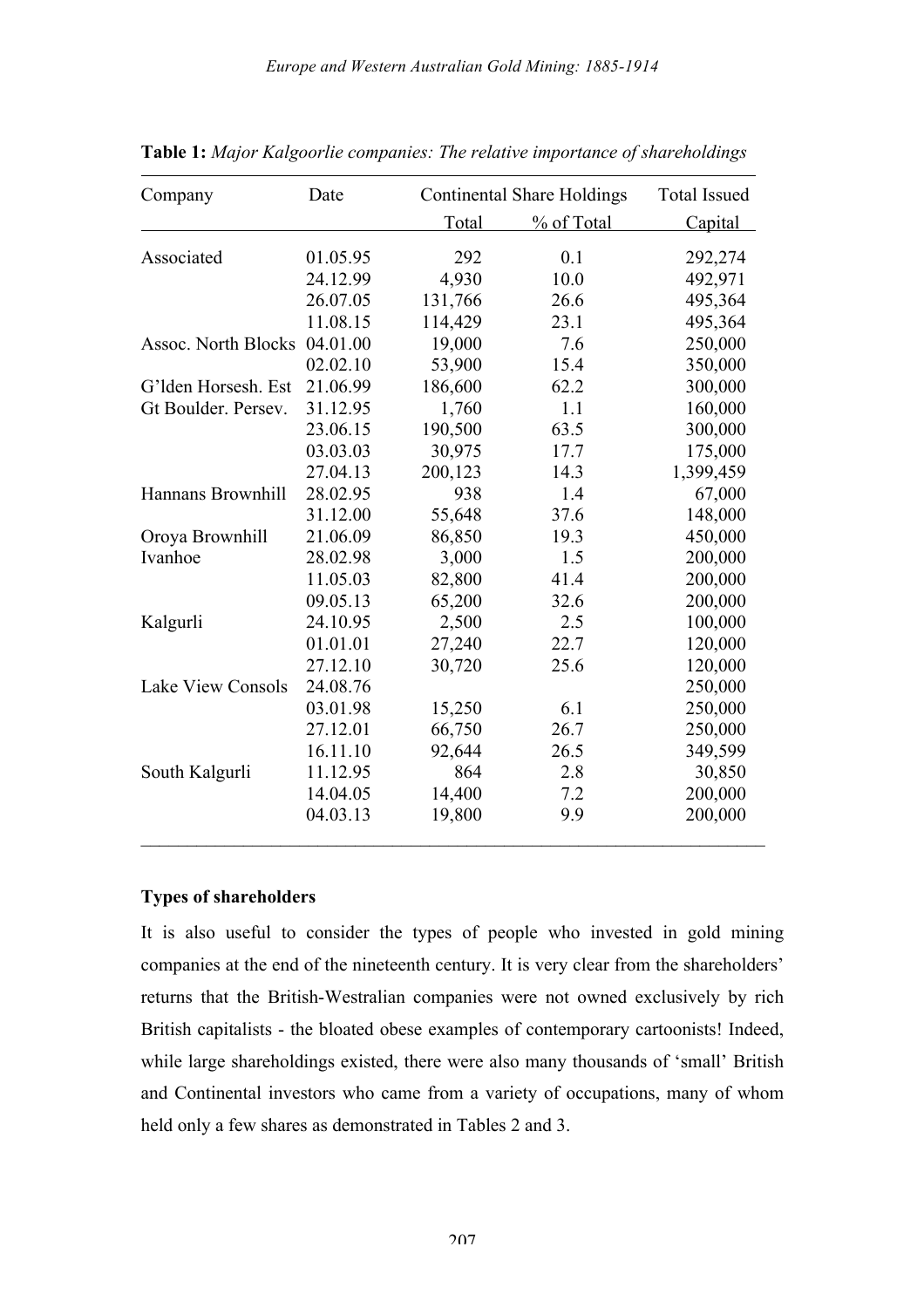| Company                        | Date     | Total | Continental |  |
|--------------------------------|----------|-------|-------------|--|
| Associated                     | 26.07.05 | 4,831 | 1,048       |  |
| Assoc. Northern Blocks         | 31.01.05 | 3,634 | 517         |  |
| Oroya Brownhill                | 02.08.07 | 4,917 | 889         |  |
| Ivanhoe <sup>*</sup>           | 11.08.08 | 2,685 | 566         |  |
| Golden Horseshoe               | 10.05.10 | 1,142 | 418         |  |
| Lake View Consols              | 25.10.06 | 3,586 | 890         |  |
| Kalgurli                       | 27.12.10 | 1,322 | 229         |  |
| <b>Gt Boulder Perseverance</b> | 13.05.08 | 4,019 | 894         |  |
| South Kalgurli                 | 14.04.05 | 1,100 | 125         |  |
|                                |          |       |             |  |

**Table 2:** *Number of Continental shareholders in the various mining companies*

Note**:** \* Excludes bearer share warrants and Bank nominee holdings

Several facts concerning the owners of these British-Westralian companies are evident in Table 3. First, there were many small shareholdings in each company. Indeed, on the Continent, over 70 per cent of the shareholders held up to 50 shares and of these over 30 per cent held no more than 20. Second, the average size of shareholdings was below 100 in almost every case. Third, the average size was generally higher in Britain than on the Continent. Nevertheless, on this last point, it should be noted that the nominee holdings in Britain appear to have been higher and much more diverse than was the case on the Continent, favouring a higher average in Britain.

There were, of course, large individual holdings of shares in Britain, on the Continent and elsewhere. In Britain, the German banks and their nominees, other bankers, share brokers, solicitors, merchants, and operators of industrial concerns, especially in manufacturing, mining, and shipping. There were also other 'gentlemen' including brokers who held large portfolios, such as R.A. Pfingst, J. Polak, O. Oppenheim, F. Deutsche, and S. Goldsmid, most of whom had many Continental clients. On the geographical spread of shareholders on the Continent, large shareholdings accrued to many merchants and brokers in Hamburg, Bremen, Lubeck, Stuttgart, and Berlin. Each city tended to concentrate on a few companies, perhaps reflecting the efficacy of company agents or share brokers operating in these cities at the time. In Paris, Comte F.A.L. Pillet-Will and family members, V/cte L.M. de la Redorte, Michael Ephrussi (a banker), S. Propper (another banker), and the Reitlinger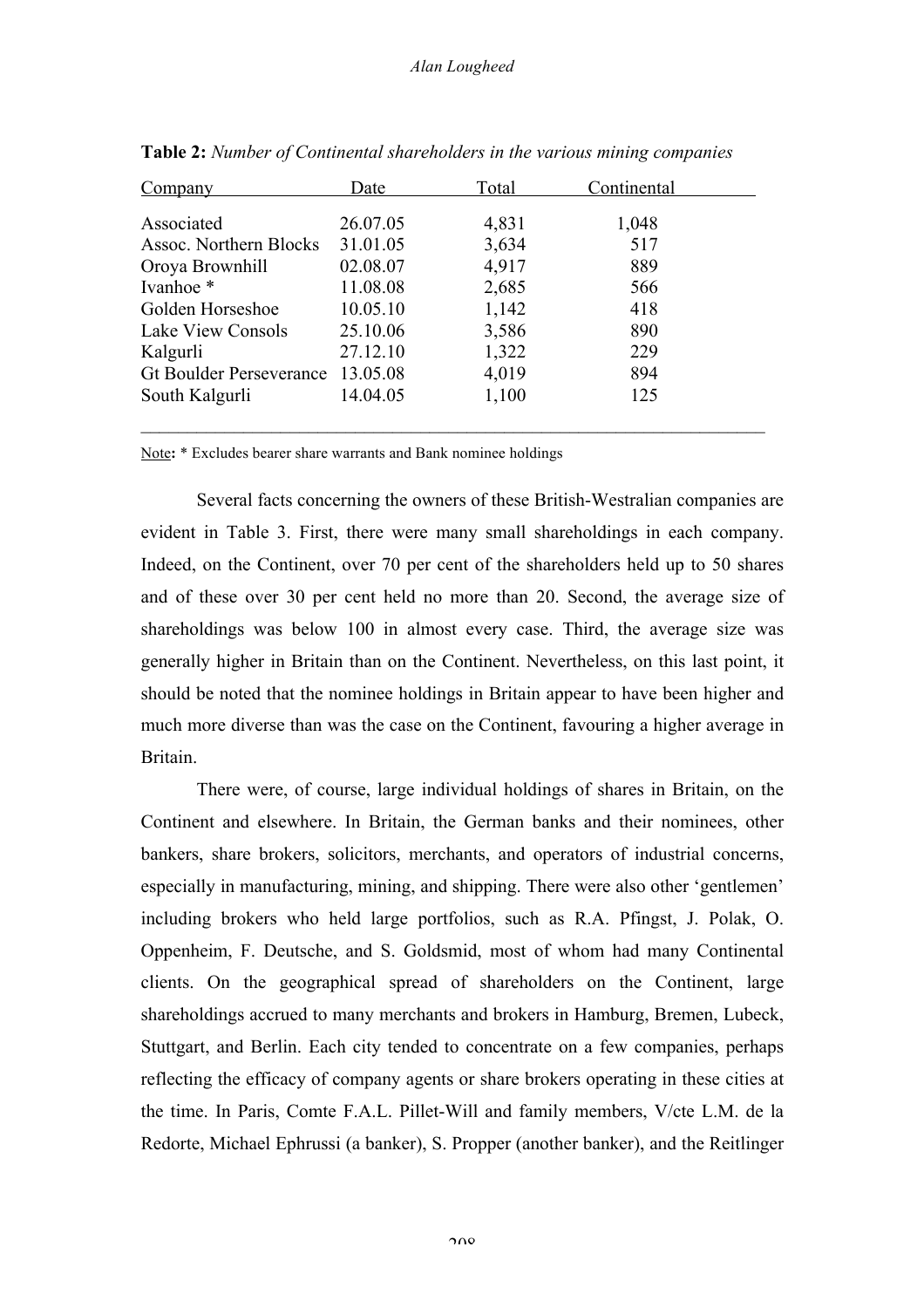family of merchants, held the largest portfolios. In Belgium, Baron Leon Lambert was a major investor in several companies. One must not underestimate the importance of the large shareholdings even if they were few in number. To take one example, on 26 July 1905 the 495,364 shares on the Associated's books were held by 4,831 registered shareholders. Of these, 64 shareholdings of 1,000 or more shares accounted for 176,427 shares (35.6 per cent of the total held by 1.3 per cent of shareholders), while the other 4,767 shareholders held the remaining 316,937 shares (an average of 67 shares). Three of the 64 large portfolios (totalling 28,620 shares) were in the hands of German bankers in London. These holdings may have represented many small investors in Germany, but how many cannot be determined.

**Table 3:** *Distribution of shareholdings by size of Continental holdings (in France and Germany at specified dates)*

| Company                             | Date               | Percentage holdings in ranges |               |          | Total    | Average size |                     |              |            |
|-------------------------------------|--------------------|-------------------------------|---------------|----------|----------|--------------|---------------------|--------------|------------|
|                                     |                    | $1-5$                         | $1 - 10$      | $1 - 20$ | $1 - 50$ | >50          | shares              | Cont't Brit. |            |
| Associated                          | 26.07.05 10.4 23.8 |                               |               | 34.0     | 69.7     | 31.2         | 86,241              |              | 99.6 109.8 |
| Ass. Nthn Blocks 31.01.05 17.3 28.8 |                    |                               |               | 43.7     | 70.4     | 29.6         | 28,613              |              | 69.8 100.2 |
| Gt Bldr Persever 03.03.03           |                    |                               | 20.9 44.3     | 59.8     | 78.4     | 21.6         | 19,189              |              | 69.3 41.5  |
|                                     | 13.05.08           |                               | 2.0 8.5 14.6  |          | 46.0     | 54.0         | 154,704 195.6 367.5 |              |            |
| Golden Horsesh. 04.05.04            |                    |                               | 24.841.4 53.9 |          | 77.3     | 22.7         | 39,685              |              | 64.8 274.3 |
| Ivanhoe                             | 11.05.08           |                               | 17.5 35.9     | 49.9     | 80.7     | 19.3         | 38,621              | 85.6         | 64.6       |
| Kalgurli                            | 26.12.05           |                               | 18.4 38.7     | 53.6     | 78.5     | 21.5         | 11,786              | 45.0         | 88.9       |
| Lake View Cons 25.10.06             |                    |                               | 15.4 30.8     | 43.8     | 75.2     | 24.8         | 45,327              |              | 58.2 109.2 |
| Oroya Brownhill 02.08.07            |                    |                               | 12.2 28.3     | 42.4     | 72.3     | 27.7         | 44,159              | 65.0         | 92.6       |
| South Kalgurli                      | 14.04.05           |                               | 14.3 21.4     | 31.2     | 70.5     | 29.5         | 9.906               |              | 88.4 215.4 |

Note**:** The second row of the Perseverance differs because of the eight-fold inflation of shares in 1903.

It is therefore evident that Continental ownership, like the British, was not limited to a small group of rich capitalists but was spread over a diverse body of people, most of whom had small holdings and came from a wide variety of social groups. But, as in the South African case, the interest of Continental investors and speculators remained a very important aspect of British-Westralian gold mining experience of the period leading up to 1914.

During World War I, under Britain's *Aliens' Properties Act*, all shares held by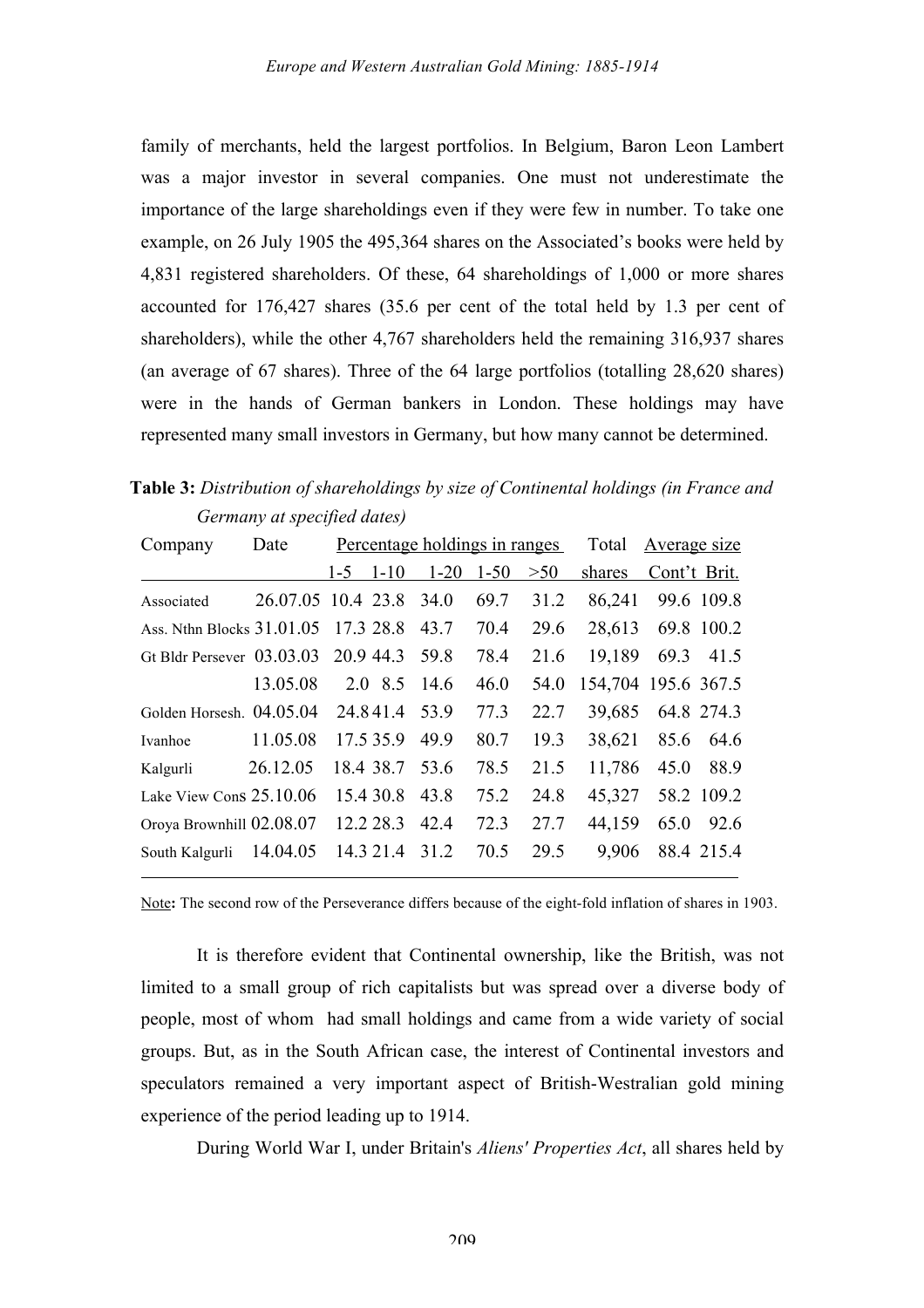enemy nationals were surrendered and were administered by Sir William Plender.<sup>24</sup> He established the clear ownership and eventually sold all German and Austrian held shares (most by 1921). Not that the prices obtained were more than sacrificial in the 1920s as the dividends from Western Australia fell. In 1927 and 1928 only the South Kalgurli paid any dividend. It was not until the 1930s that recovery occurred. By then, Continental shareholdings were no more than a distant memory.

#### **Other aspects of the Continental interests**

In addition to the important role of finance, however, it is useful to note other aspects of the Continental connection. European interest in overseas gold mining companies was also aroused in mining techniques and the extraction of the gold from its often complicated ores. But first, the development in earlier decades of blasting compounds by Alfred Nobel of Sweden and the supply of such nitroglycerine explosive compounds coming from the United Kingdom and Germany, in reality from the international cartel of explosives, became essential to the efficient underground activities of mining ventures.<sup>25</sup> In addition, the 1890s were to experience a substantial change in European attitudes towards the manufacture of cyanides. Towards the end of the 1880s, only about 90 tonnes of potassium cyanide was manufactured in the world, almost exclusively in Germany. DEGUSSA of Frankfurt-am-Main was a producer and also acted as the selling agent for the other German producers. The discovery and exploitation of the cyanide process by the Glaswegian Cassel Gold Extracting Company in the late 1880s for the extraction of gold from its ores and the demands of the gold mining industry in many parts of the world for such a cheap and effective method of gold extraction from refractory ores and tailings were not neglected by German industrial chemists. Their attention was channelled in two directions - to discover a cyanide method similar to that covered by the MacArthur-Forrest B and C patents of the Cassel Company and, second, to increase the manufacture of cyanide for sale in the foreign markets, especially in the very lucrative South African market.

At first, the appearance of the Siemen's patent of the German Siemen's-Halske Company, registered in London in February 1889, suggested the dissolving of gold using potassium cyanide followed by precipitation by electricity. This contrasts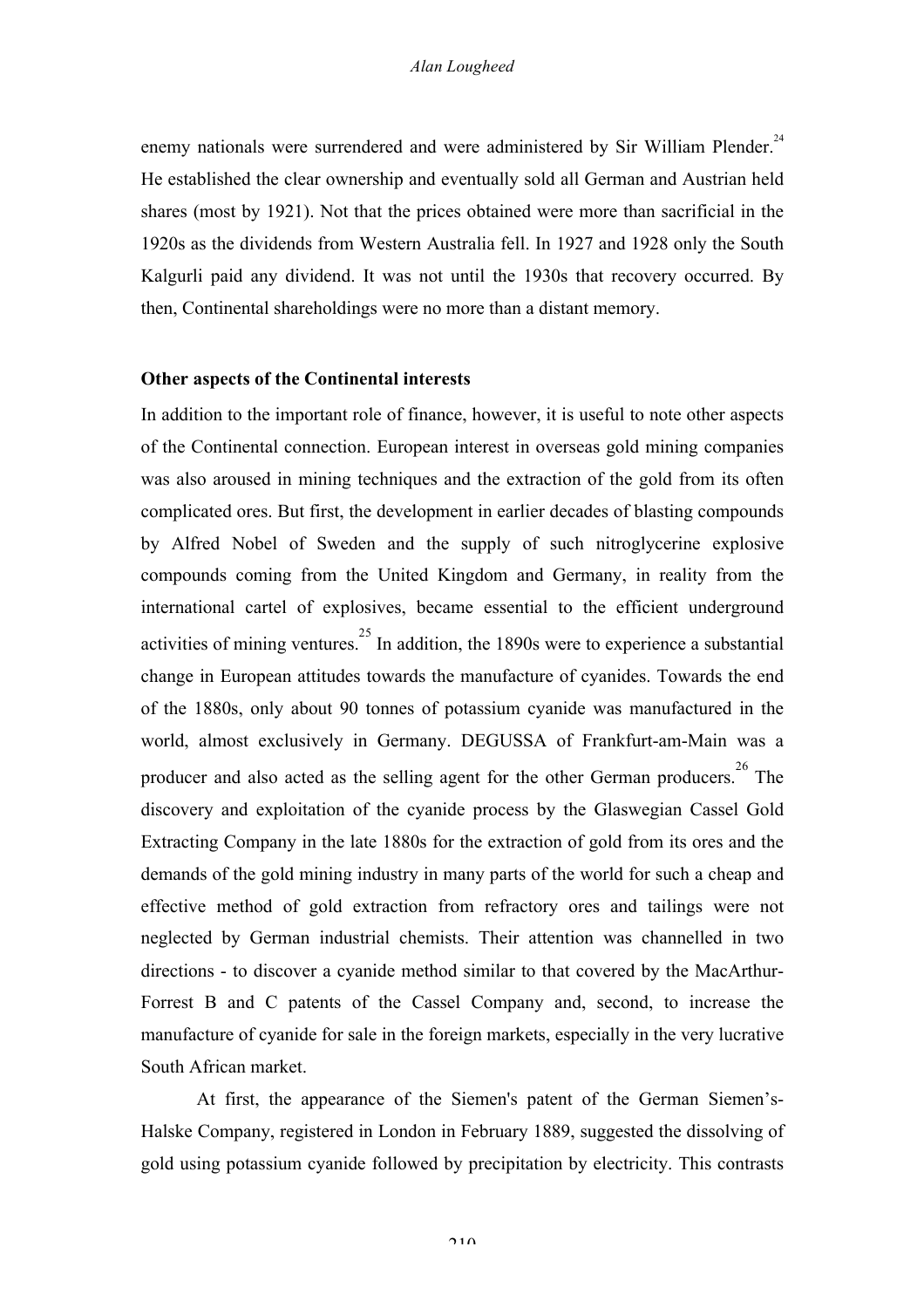with cyanide dissolution of the gold from the ore (MacArthur-Forrest B patent) and the precipitation of the gold using zinc shavings (MacArthur-Forrest C). While an attempt by Cassel's to prevent its registration as a patent in Germany failed, a similar attempt in the Transvaal succeeded. In 1895 trials of the process were undertaken at the George Goch and the Metropolitan mines, however, its shortcomings were illustrated and the process was abandoned in favour of the MacArthur-Forrest process. 27

The second approach on the Continent was more appropriate to the German chemical manufacturing companies. Until the discovery of the cyanide process Germany produced all the potassium cyanide required by other branches of industry, as noted above. At that time, it was made from potassium ferrocyanide (yellow prussiate of potash) which was processed from animal refuse (hides, horn clippings, old shoes, and blood solids) other refuse and iron filings. Naturally, the huge increase in the demand for cyanide emanating from the mines highlighted the shortcomings of this production method, given the growing scarcity of the raw materials. As in Scotland, industrial chemists in Germany set to work to discover a more appropriate method. By the early 1890s, a new approach was adopted in both countries, both based on ammonia. In Germany, however, other methods were developed and were based on the waste products of the beet sugar industry (*schlempe*), the waste products of gasworks, and coal gas itself. All methods were used in Germany. The setting up of an international cyanide cartel in 1897 restricted production in all factories to adjustable quotas. 28

Following on from the Sulman-Teed patent for the manufacture and use of bromo-cyanide, Dr Ludwig Diehl and his London and Hamburg Gold Recovery Company were able to extract gold from the refractory Kalgoorlie ores at the Brownhill and later the Hannan's Star mines using a 'wet' process. This involved the crushing and 'sliming' of the ore, the treatment of the slimes with potassium cyanide and bromocyanide, filter pressing the sludge and precipitating the gold. Diehl's innovations included the use of tube (or ball) mills and filter presses, the discarding of amalgamation, the direct sliming of the ore, and the use of bromo-cyanide.<sup>29</sup> Other Continental innovations in this field included the Dehne filter press of the London and Hamburg Company.<sup>30</sup>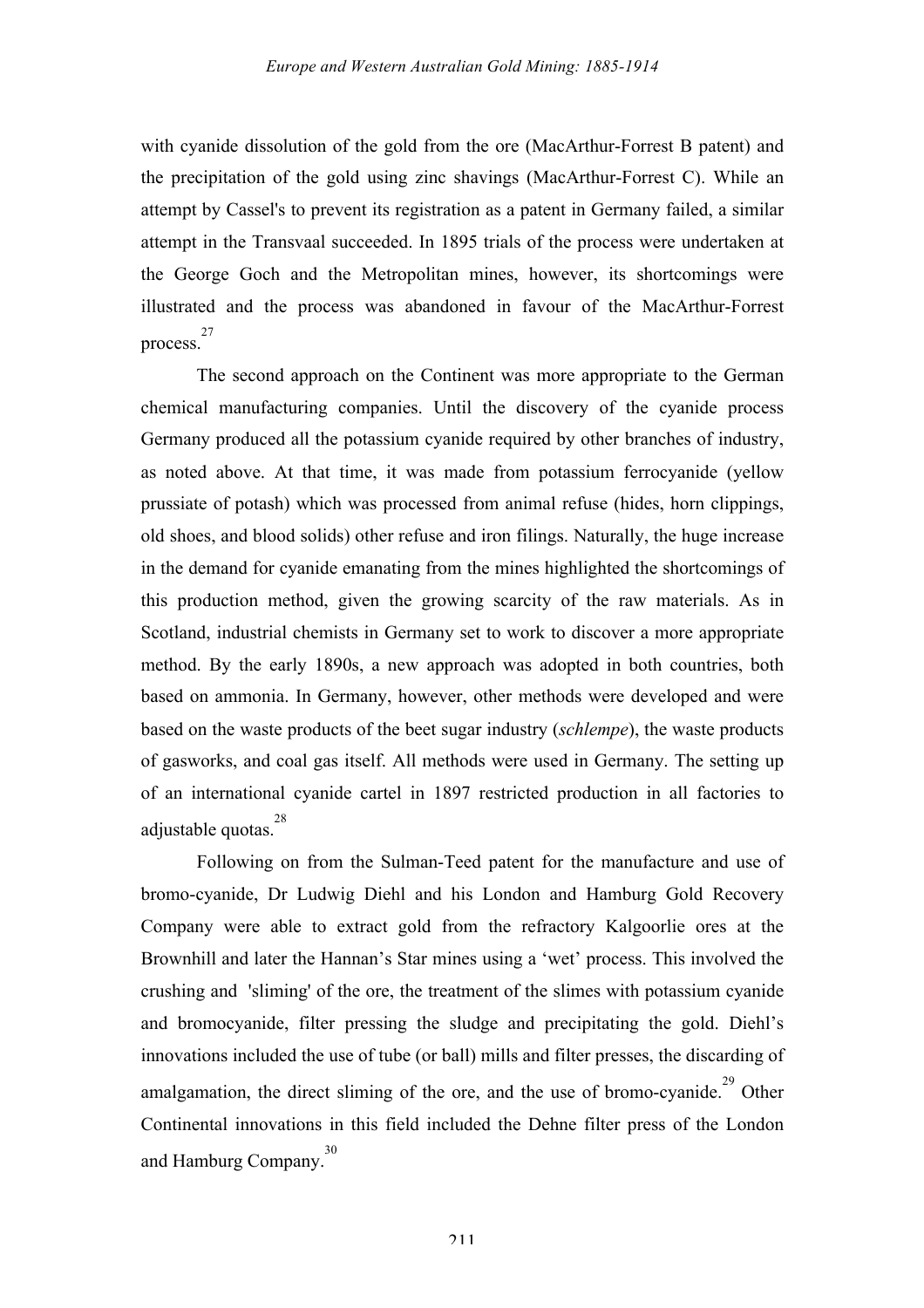#### *Alan Lougheed*

In addition, large industrial firms were able to take advantage of the miners' demands for mining equipment, especially when the extraction of gold became much more complicated. Examples include the Krupp ball mills used for the sliming of the gold-bearing material and, no doubt other, less known equipment and processes. Continental mining technologists were also attracted to the Australian colonies during this period. Among these was Ludwig Diehl.<sup>31</sup> In addition there were numerous miners attracted to the rich mining ventures in Western Australia, and at least one mining engineer, Modest Maryanski, of the Great Boulder Main Reef.<sup>32</sup>

### **Conclusions**

For a brief period in the late 1890s and early 1900s, Europe contributed what appeared to be a sizeable amount of money, materials and techniques to the Western Australian gold mining industry. This was also true to some extent in terms of the technological advances emanating principally from Germany and to the increasing numbers of Continental workers adding to the mining work force.

But how much Western Australia benefited from the large amounts of money crossing to London is more difficult to gauge. Where such funds were used to invest directly into mining companies when they were being floated in London, the gain was apparent, but little of Continental money was used in that way. Most of it went into 'second-hand' shares, mostly at inflated prices, and this benefited the sellers, whether they were in Britain, on the Continent, or in Australia. The flows of funds across the Channel were undoubtedly used, at least partly, to finance new mining ventures including some in Australia.

When the boom ran its course, share prices tumbled and many Continental holders either had to sell out at a loss and thus lose their investments or hold on to them, awaiting another boom, which was not to occur, at least in the foreseeable future. In addition, while shareholders received large dividends from many companies in the late 1890s and the early 1900s, these returns began to decline. There were several reasons for this widespread decline. First, all Kalgoorlie companies had been confronted with the appearance of refractory ores at depth which were difficult to work upon and gold extraction involved much more expensive equipment. Indeed mining costs were on the rise, wages were rising, especially during the war years, and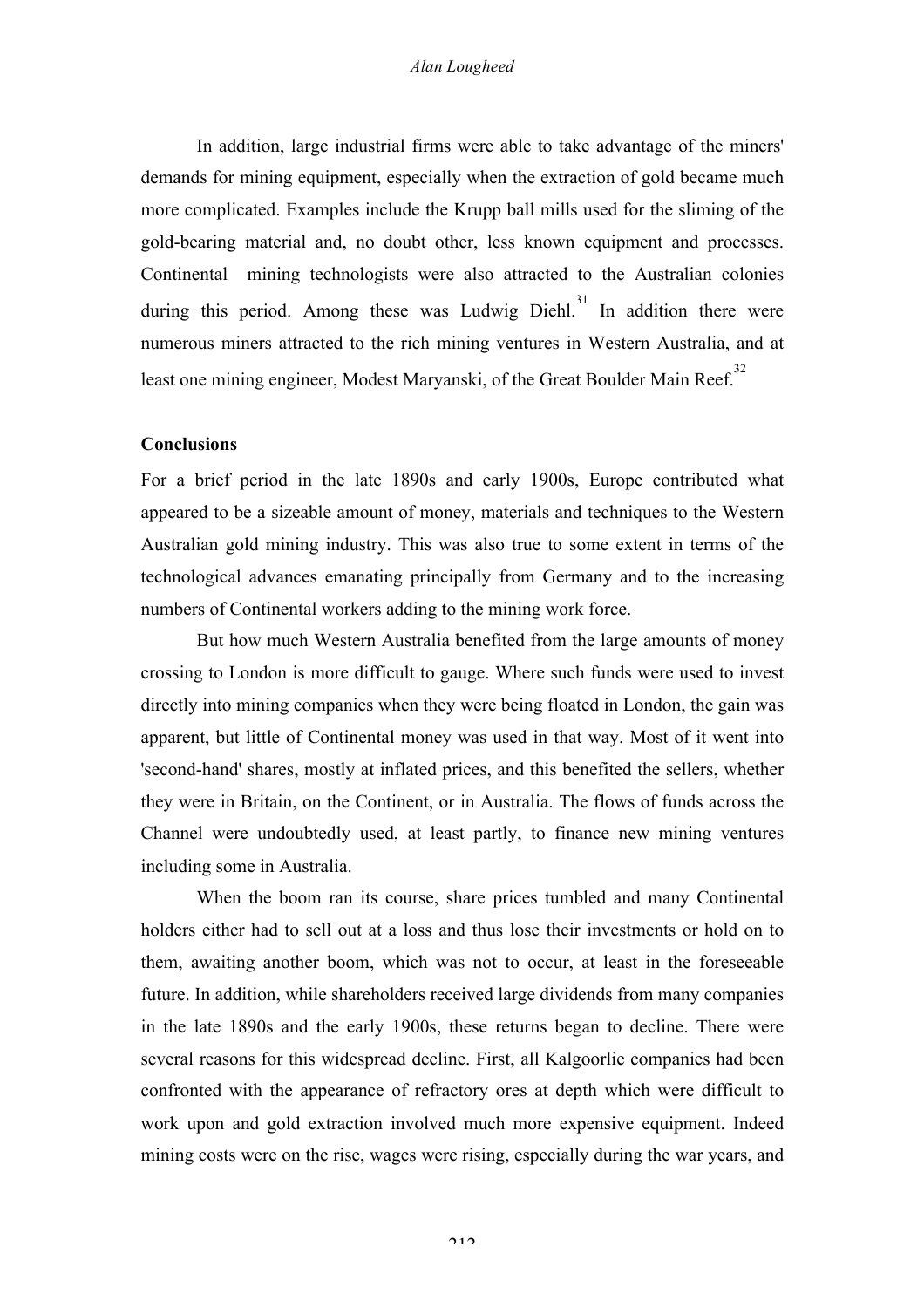the difference between the average costs per tonne and the gold price, which remained constant, declined. By 1914 few companies still paid dividends and most of them disappeared, at least temporarily, in the 1920s.

Nevertheless, German and Austrian shareholders had their shares confiscated under the Wartime Aliens Act of the British Government and were placed in the hands of a custodian for disposal. Many of them were worthless at that time. This Western experience may have cured many Continental investors from sinking their hard-earned savings into speculative stock, at least for some time. But then, speculators are born optimists!

\* This paper was presented by Alan Lougheed at the Australian Mining History Conference, Brisbane, July 2002, and is hereby published posthumously. Our grateful thanks to Alan's wife, Jill Lougheed, for granting the AMHA permission to print the paper.

#### **Endnotes**

1

<sup>5</sup>In particular for this study, the London branch of the Deutsche was established in 1873, of the Dresdner in 1895, and of the Discontogesellschaft in 1899. Among others the Swiss Bankverein played a similar role.

<sup>6</sup>The securities held in the London branches of predominantly German banks were registered in favour of certain bank managers until 1909 after which year the names of the banks alone were used for this purpose. Among the bank officers holding thousands of shares were Smart and Roese (Deutsche), Landsberger, Lindenberger, and Ellert of the Dresdner, and Karbe and Wahrendorf of the Disconto.

These holdings and those held in the names of bank officers are classified as 'continental'. On these estimation problems see my Discussion Paper: 'Ownership of British-Westralian Mining Companies, 1895-1914', Department of Economics, University of Queensland, no. 76, January 1992.

8 The second stock exchange in Paris at this time, second to the *bourse*.

<sup>&</sup>lt;sup>1</sup> While the Witwatersrand companies were larger than those at Kalgoorlie, in the late 1890s, their appeal to investors was deteriorating with the approach of poorer political circumstances and the inevitability of the outbreak of war. <sup>2</sup>

<sup>&</sup>lt;sup>2</sup>The commonly used shortened names are used. South Kalgurli is included because it was a survivor and eventually paid around a million pounds in dividends. Only two other Western Australian mining companies, the Great Fingall Consolidated  $(f1.7 \text{ million})$  and the Sons of Gwalia (£900,000), located elsewhere, were able to match these companies in this period.

<sup>&</sup>lt;sup>3</sup>The main data source consisted of the annual returns of shareholders which are housed in the Public Record Office at Kew.

<sup>&</sup>lt;sup>4</sup>The appeal of South Africa was declining temporarily in the late 1890s with the approach of war and the poor political circumstances. There, financing was in the hands of the vendors who set out to develop the properties. The vendor houses, of which Wernher Beit (controlling 24 of the 120 mines in 1902), J.B. Robinson (16), Farrar and Anglo-French Company (16), Consolidated Goldfields (14), being the largest. By 1902, eight of these companies controlled most of the mines. (For an excellent account of the Transvaal case, see Robert Kubicek, 'Finance Capital and South African Goldmining', *Journal Imperial and Commonwealth History*, III, 1975, pp. 386-395). As the number of shares allowed to be held by the general public was relatively small, these controllers were able to bend the share market to suit their own interests.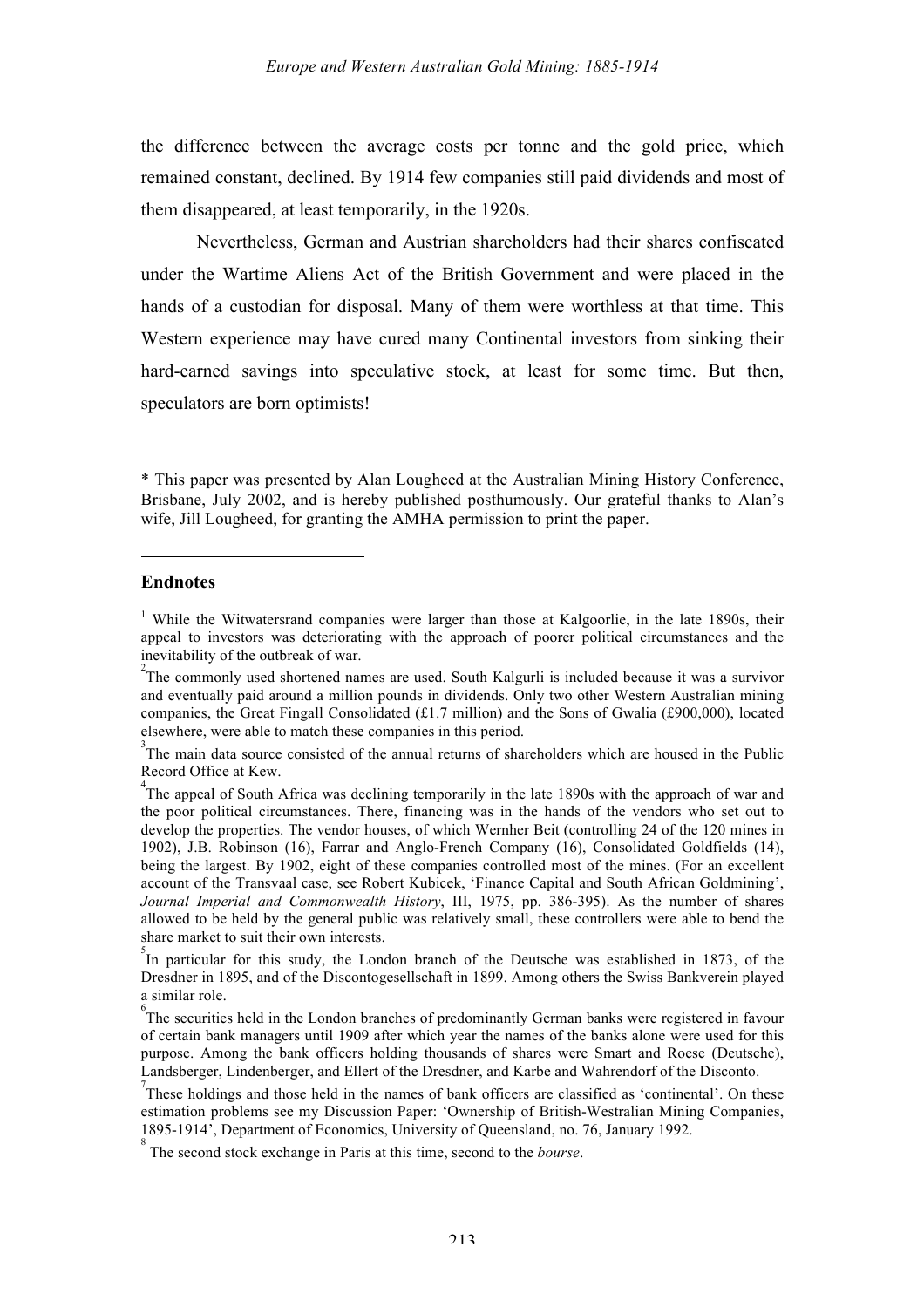Among the merchants, several of whom represented Continental interests, were Carl Loeffler, J. Haenke, P. Rottenburg, C. Andreae, and A. Reitlinger. In these cases, too, the line separating British from foreign ownership is very blurred but the holdings of these merchants were classified as British.

11 *The Statist*, 4 January 1896, p. 4.

12 Early Western Australian examples were the Chaffers company operating at Kalgoorlie and the Black Flag company (see *The Economist*, 24 August, 1895, p. 1114). There were also the Horseshoe, Ivanhoe, and the 'Anglo' group (see below).

13 During the late 1890s, several European brokers opened offices in London, for example, Saemy Japeth, E. Sichel and E. Spiegel (the last two from Berlin). These and several other brokers dealt mainly with Continental investors. For example, see Saemy Japeth, *Recollections from my Business Life*, London, 1932.

14 Note that a review of several leading British-Queensland companies operating in the mining boom there in 1885-1890 showed that very few shares were purchased by Continentals, nor it seems were they interested in the Indian gold mining boom of the early 1880s.

<sup>15</sup> There were other similar companies focusing upon specific countries such as the Anglo-French (30 per cent Continental), the Anglo-Netherlands (58 per cent Continental, mainly German and Dutch), and the Western Australian Venture Syndicate, which amalgamated with most of the Anglo companies in 1897 to form the Venture Corporation (with some 30 per cent Continental shareholdings).

The London and Western Australian also floated Chaffers in November 1895, mainly to British investors, many in Cardiff. A year later, the Continent held 25 per cent - 18 per cent in France.

17 See Annual Report of the Anglo-French Exploration Company of Western Australia, in *The Statist*, 5 December 1896, p. 883.

18 See 'Commercial History of 1895', *The Economist*.

19 See *The Statist* for 15 April, 3 and 24 June (noting German interest in the Golden Horseshoe), 2 September, 9 and 30 December, and *The Economist* for 22 and 29 July. It was at this time that the Continental holdings of Central and Western Boulder shares rose from 2.8 per cent of the total in November 1898 to 18.3 per cent in January 1901.

20 I have compiled a weighted weekly index of the London quotations between 1895 and 1902 of the main ten companies and another which also includes five minor Kalgoorlie companies. See my 'The London Stock Exchange Boom in Kalgoorlie Shares, 1895-1901', *Australian Economic History Review,* XXXV, March 1995, pp. 83-102. 21

The very favourable dividends to 1900 occurred because of the rich 'free' gold being mined up to that time. Below the water line problems soon arose with the changing nature of the ores and the future results were not expected to be so amazing.

Much of the decrease in the Ivanhoe and, especially, the Horseshoe is attributable to the issue of share warrants covering many shares. In 1915, share warrants to bearer in the Golden Horseshoe accounted for 53.4 per cent of the total number of shares in the company; in the Ivanhoe in 1913 for eight per cent.

23 The other Anglos had issued capital below £50,000. However, the Venture Corporation, which absorbed these small companies, recorded an issued capital of £470,000, around 70 per cent of which was held in Britain.

See especially his second report on the 'Progress made in the Discharge of the Enemy Banks in London', Cd 8889, 13 December 1917.

See Peter Richardson, 'Nobels and the Australian Mining Industry', *Business History*, xxvi, 1984, p. 161. The Germans supplied from 21.5 per cent to 35.6 per cent of all Australian annual imports of explosives between 1906 and 1914.

26 See Anon, 'Deutsche Gold und Silber Scheideanstalt 1873-1923', *Die Chemische Industrie*, 46 (1923), pp. 99-104. 27

It was later resurrected, modified, and used in the United States.

<sup>-&</sup>lt;br>9 See the *Statist,* 10 November 1894, pp. 549-50. Some German investors also favoured the share warrants. 10